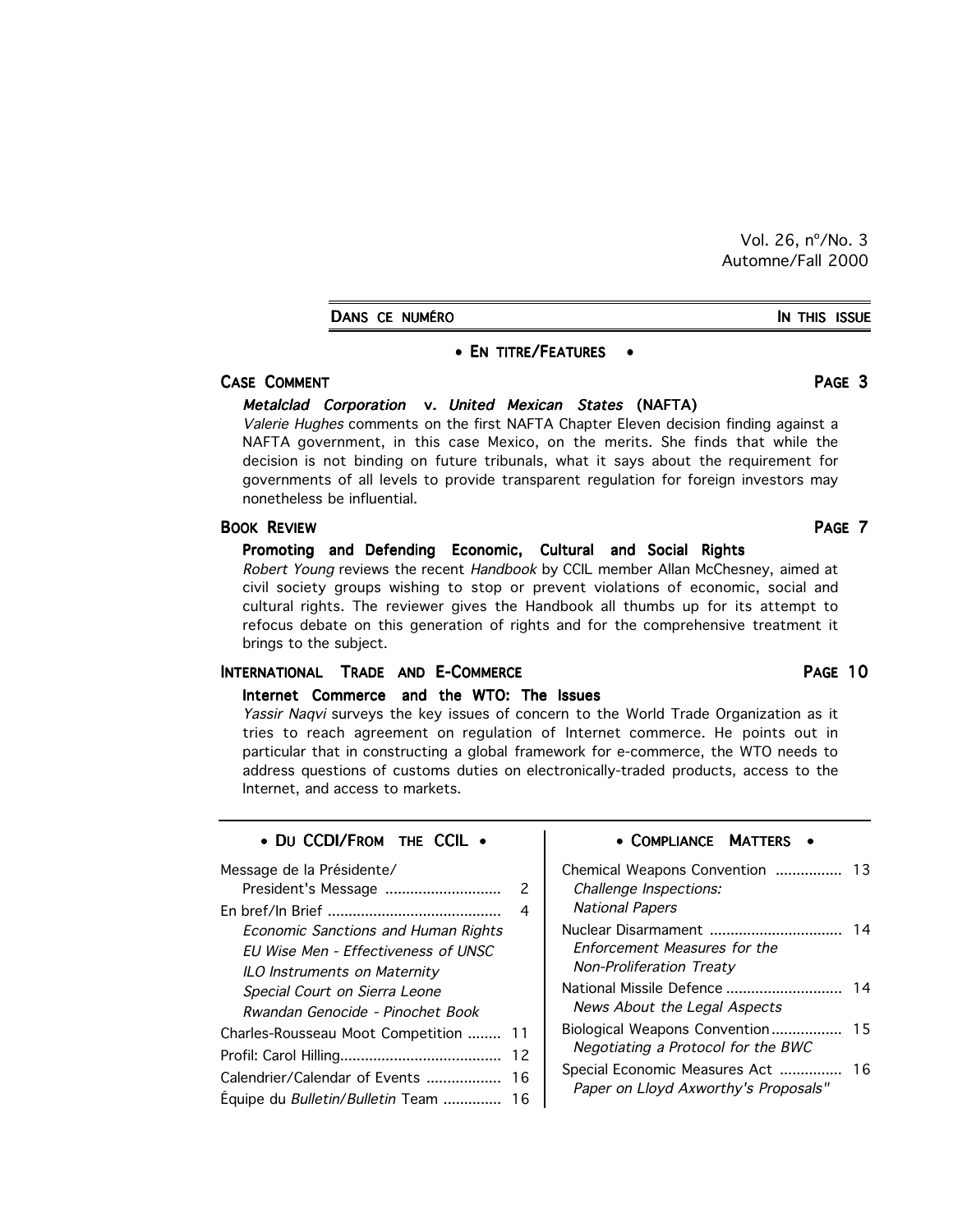# **Message de la Présidente President's Message**

L'impact du droit international sur les vies des individus, y compris les Canadiens, a été mis en valeur dans les médias récemment. De l'incident du *GTS Katie* au Congrès sur les enfants affectés par la guerre à Winnipeg, il devient bien plus évident comment le droit international touche la vie de chacun et chacune. Ceci fournit d'autant plus de raison de participer aux Congrès annuels du CCDI, qui vous fournissent toujours la plus récente information sur ces questions, parmi tant d'autres.

Le Congrès Annuel 2000 présente également une occasion de discuter pour la dernière fois le *Rapport sur le Futur du CCDI* (inclus avec votre dernier *Bulletin* et disponible sur le site Internet du CCDI). La question du futur du CCIL a attirée notre attention tout récemment par une réduction significative des ressources gouvernementales habituelles vis à vis le soutien du Congrès annuel. Ceci a mis en valeur l'importance critique de développer un fond capital dont des revenus peuvent être utilisés pour financer nos activités pour les membres, par exemple le Congrès annuel, le *Bulletin*, le site Internet et l'exécution générale de l'organisation. Vos suggestions, soutien et engagement (même donations exemptées d'impôts!) ne peuvent pas arriver à un meilleur moment.

Vu l'augmentation de l'impact du droit international sur la politique nationale et la vie des individus, il est important qu'une organisation instruite et articulée existe afin de stimuler les débats et apporter des contributions aux développements. Depuis plus de 25 années, le CCDI a été cette organisation. Votre assistance aux Congrès apporte une contribution très immédiate et pratique à continuer cette activité.

Une autre façon de faire une contribution tangible est de devenir plus impliquée dans des efforts continus pour développer la capacité du CCDI à partager l'information. Le Conseil d'administration considère plusieurs recommandations pour améliorer nos services d'information, y compris une meilleure utilisation du site Internet et des changements au contenu et format du *Bulletin*, entre autres. Les résultats de ces efforts deviendront évidents au cours de la prochaine année, tant que l'information sur la façon dont tous nos membres peuvent jouer un plus grand rôle dans la valeur ajoutée du CCDI.

The impact of international law on the lives of individuals, including Canadians, has been highlighted in the media recently. From the *GTS Katie* incident to the conference on war-affected children in Winnipeg, it is becoming even more clear how international law touches everyone's life. This provides all the more reason to attend the CCIL Annual Conferences, which always reveal the latest information on these and other issues.

The 2000 Annual Conference also provides an opportunity for a last discussion of the *Future of the CCIL Report* (included with your last Bulletin and available on the CCIL web page). The issue of the future of the CCIL has been brought rather dramatically to our attention recently by a significant reduction in support for our Annual Conference from our usual governmental sources of funding. This has highlighted the critical importance of developing a capital fund from which revenues can be used to fund our member-oriented activities - the Annual Conference, the *Bulletin*, the website and the general operation of a not-for-profit, non-governmental organization. Your suggestions, support, commitment (even tax-deductible donations!) could not come at a better time.

As the impact of international law on national policy and individual lives increases, it is critical that an educated, articulate organization exists to foster debate and make contributions to legal and policy developments. For over 25 years that organization has been the CCIL. Your attendance at the Annual Conferences makes a very immediate and practical contribution to continuing this activity.

Another way to make a tangible contribution is to become more involved in ongoing efforts to develop the CCIL's information sharing capacity. The Executive Committee is currently considering several recommendations for improving our information services, including an expanded use of the Web site, and further changes to the content and format of the *Bulletin*, among others. Results of these efforts will become evident over the next year, as will information on how our members, especially students, can play a greater role in our value-added information services.

**Kim Carter** Présidente / President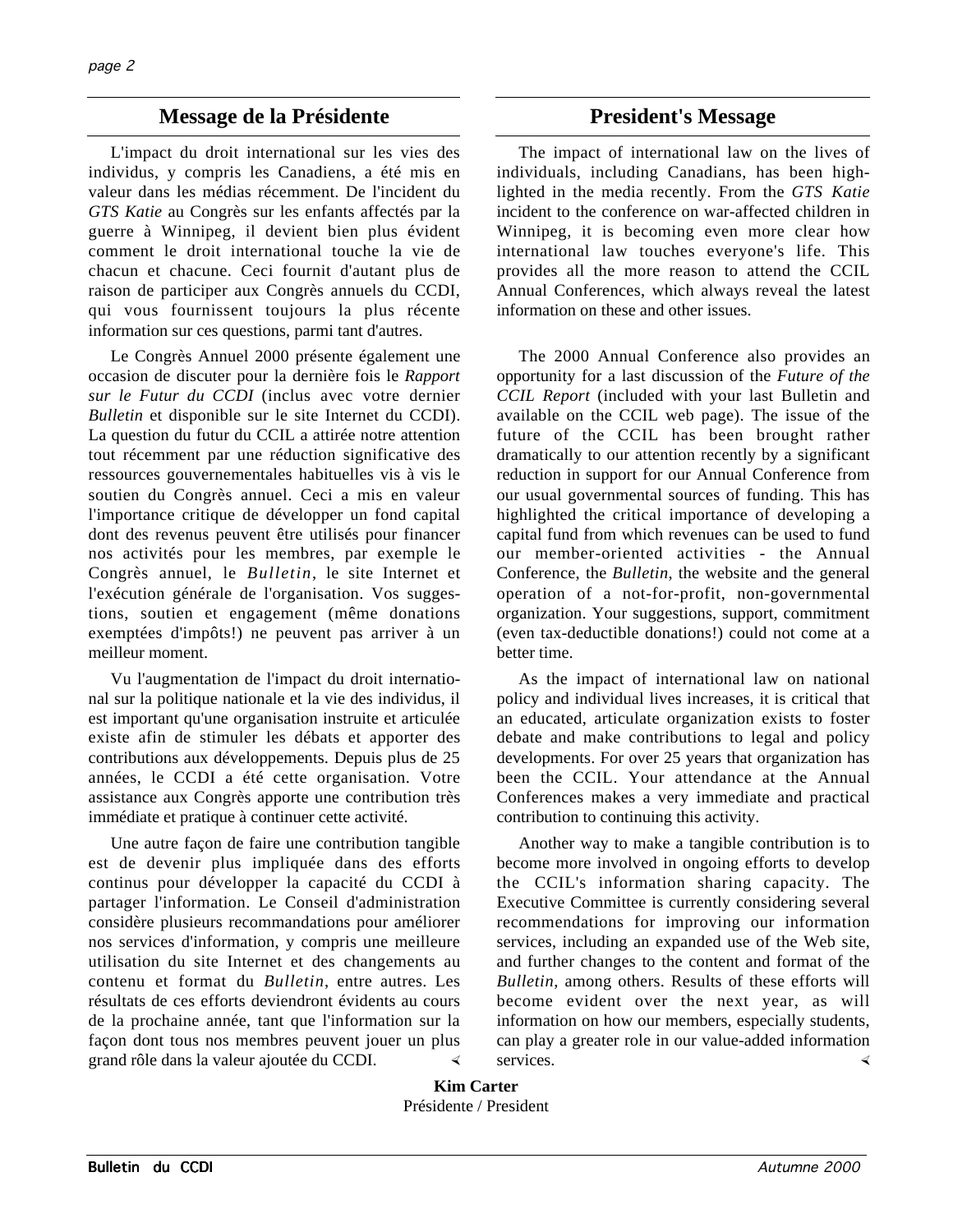# **Case Comment:** *Metalclad Corporation* **v.** *United Mexican States:* **Before an Arbitral Tribunal Under NAFTA Chapter Eleven**

#### **By Valerie Hughes\***

For the first time, a NAFTA government, Mexico, has lost a claim on the merits under Chapter Eleven of the NAFTA. Mexico won two previous cases and Canada successfully defended a claim brought by a U.S. investor under NAFTA Articles 1106 (performance requirements) and 1110 (expropriation).

The *Metalclad* Tribunal's decision of August 30, 2000, is particularly significant because it imposes a very high standard on NAFTA governments to ensure transparency in regulating international investment. The Tribunal held that transparency includes "the idea that all relevant legal requirements for the purpose of initiating, completing and successfully operating investments made, or intended to be made, under the Agreement [NAFTA] should be capable of being readily known to all affected investors of another [NAFTA] Party. There should be no room for doubt or uncertainty on such matters."

#### **General Commentary**

Metalclad Corporation, a United States company, brought a claim against the Government of Mexico under Chapter Eleven of the NAFTA, alleging that Mexico had violated its obligations under Articles 1105 (minimum standard of treatment) and 1110 (expropriation). On August 30, 2000, the Arbitral Tribunal, composed of Elihu Lauterpacht

(UK), Benjamin Civiletti (USA) and José Louis Siqueiros (Mexico), issued its award, finding in favour of Metalclad and ordering the Government of Mexico to pay \$16,685,000 in damages (the cost but not, as Metalclad had claimed, the value of its investment).

The Tribunal based its decision on NAFTA objectives of transparency and securing a predictable environment for business planning and investment. It also relied on the ILC *Draft Articles on State Responsibility*. The decision will disappoint those who had hoped for a thorough analysis of Articles

**"The** *Metalclad* **Tribunal's decision … imposes a very high standard on NAFTA governments to ensure transparency in regulating international investment"**

1105 and 1110 or for detailed guidance as to the interpretation of these provisions.

#### **The Facts**

The claim related to the refusal by a municipality in Mexico to grant a construction permit to Metalclad in connection with its plans to develop and operate a hazardous waste landfill. Metalclad had received federal and state permits and had made significant progress in constructing the site when the municipality denied a construction permit. Metalclad had been told to obtain a municipal construction permit, but was allegedly assured by federal officials that it would be issued as a matter of course since there were no grounds for denying it.

#### **Article 1105 (Minimum standard of treatment)**

Article 1105 provides that each Party "shall accord to investments of investors of another Party treatment in accordance with international law, including fair and equitable treatment and full

> protection and security". There has been considerable debate in international trade law circles as to what Article 1105 means.

> The *Metalclad* Tribunal found that the denial of the construction permit by the municipality was improper because it had nothing to do with construction aspects or flaws of the physical facility (the only things over which the municipality had jurisdiction). In addition, the Tribunal

said the Government of Mexico failed to ensure a transparent and predictable framework for Metalclad's business planning and development, as required by the NAFTA. The Tribunal considered that Government of Mexico had a duty to ensure that the investor understood all the relevant laws and requirements, including municipal ones. The Tribunal concluded that:

The absence of a clear rule as to the requirement or not of a municipal construction permit, as well as the absence of any established practice or procedure as to the manner of handling applications for a

 <sup>\*</sup> Valerie Hughes is Counsel with Ogilvy Renault.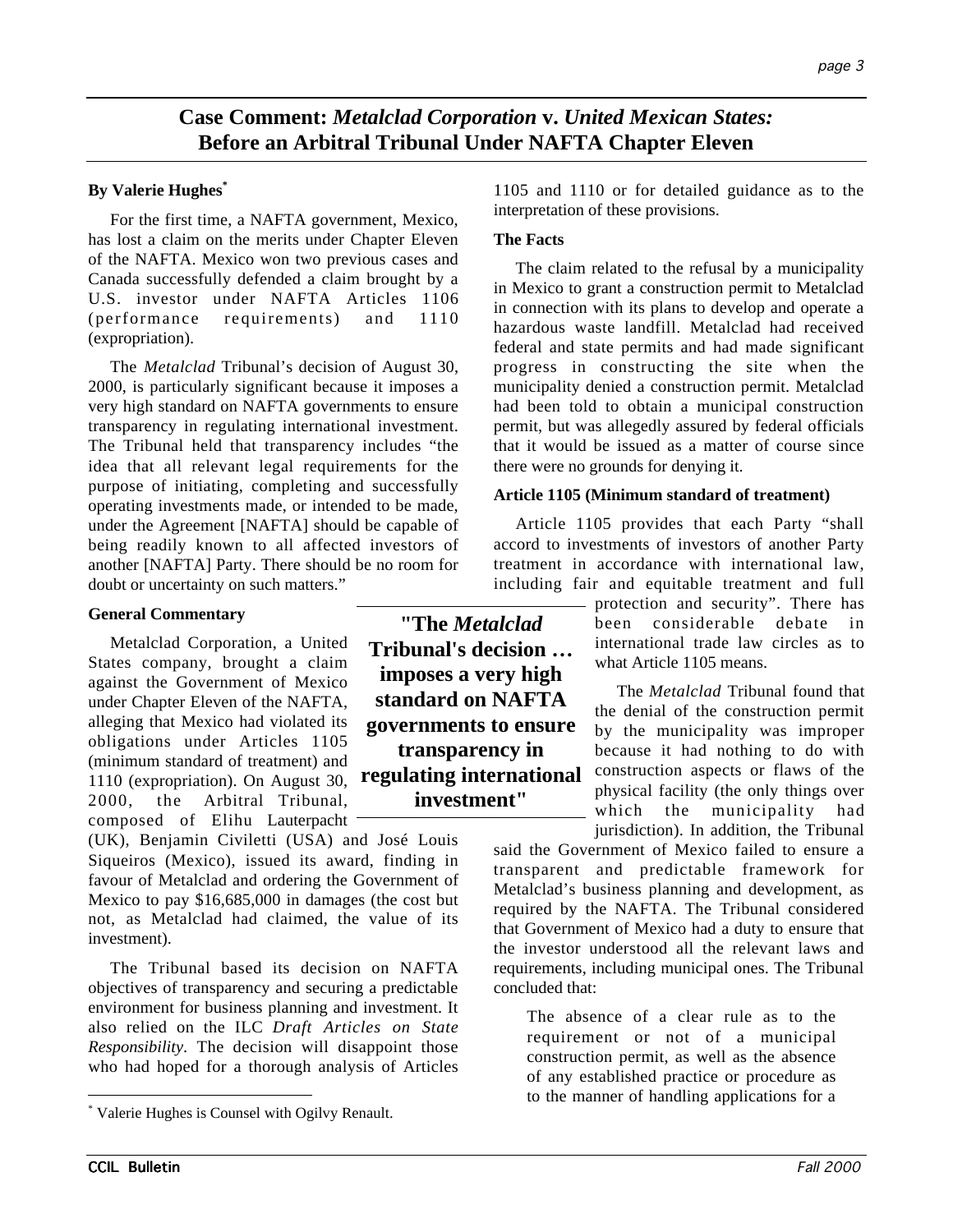municipal construction permit, amounts to a failure on the part of Mexico to ensure the transparency required by NAFTA.

The Tribunal found that Metalclad was led to believe and did believe that the federal and state permits were sufficient and that they allowed for the construction and operation of the landfill. The Tribunal said that "[p]ermitting or tolerating the conduct of [the municipality] … amounts to unfair and inequitable treatment" in breach of Article 1105.

## **Article 1110 (Expropriation)**

Article 1110 provides that "no Party may directly or indirectly … expropriate an investment … or take a measure tantamount to … expropriation…" except for a public purpose, on a non-discriminatory basis, in accordance with due process of law and on payment of compensation.

The *Metalclad* Tribunal did not analyze Article 1110 in detail. Having found that the municipality had no authority to deny the permit on grounds unrelated to physical construction, the Tribunal said that Mexico's action in tolerating the municipality's conduct toward Metalclad, and in "participating or

acquiescing in the denial to Metalclad of the right to operate the landfill, notwithstanding that the project was fully approved and endorsed by the federal government…", constitute a measure tantamount to expropriation in violation of Article 1110(1).

## **Implications of the Award**

The finding of liability on the part of a NAFTA Party, on the basis of "acquiescence" to a municipal action, and on the basis of a duty, read into the NAFTA, to ensure investors' awareness of even the municipal rules which apply to their undertaking, sets a very high standard for NAFTA governments and could lead to increased recourse by foreign investors to the dispute settlement mechanism provided for in Chapter Eleven.

The award of the Tribunal binds only the parties to the dispute. Nevertheless, the apparent logic of the Metalclad Tribunal that one level of government's failure to act consistently with assurances given by a higher level of government can amount to unfair and inequitable treatment contrary to Article 1105 and to expropriation contrary to Article 1110 may well be relied upon by future Chapter Eleven tribunals.

# **En Bref In Brief**

*Reprinted with permission of the* American Society of International Law*. For more information see: http:// www.asil.org/>.*

## **ECONOMIC SANCTIONS AND HUMAN RIGHTS**

U.N. ECOSOC, Commission on Human Rights, Sub-Commission on the Promotion and Protection of Human Rights: *The Adverse Consequences of Economic Sanctions on the Enjoyment of Human Rights* (Working Paper Prepared by Mr. Marc Bossuyt) E/CN.4/Sub.2/2000/33 (June 21, 2000)

The Working Paper on "The Adverse Consequences of Economic Sanctions on the Enjoyment of Human Rights" ("Paper") was prompted by concerns about economic sanctions "in the light of the need to respect" relevant international law documents, including *inter alia* the U.N. Charter and Geneva Conventions. Para. 1. The Paper found that the two "basic kinds" of economic sanctions are trade and financial sanctions, while other types of sanctions include travel, military, diplomatic and cultural sanctions. Paras. 10-17.

The Paper opined that the most important international law implication for sanctions is that "the right to impose sanctions is not unlimited." Para. 18. The Paper suggested that sanctions that directly or indirectly causing deaths could violate the right to life. Para. 26. The Paper also found the "theory" of linking economic pressure on civilians to pressure on governments "bankrupt, both legally and practically." Paras. 48-50.

The Paper asserted that: 1) the U.N. sanctions against Iraq were "unequivocally illegal" under existing international humanitarian and human rights law; and 2) the economic, social, and cultural rights of the Iraqi people had been "swept aside." Paras. 67, 71. The Paper also concluded that the economic sanctions imposed on Burundi by neighboring states had "immensely deleterious effects . . . on all aspects of society" that had outlived the sanctions themselves. Paras. 74, 79. The Paper also criticized the U.S. for: 1) unilateral economic sanctions against Cuba, which had caused "deprivations" to Cuban citizens that had "impinge[d]" on their human rights;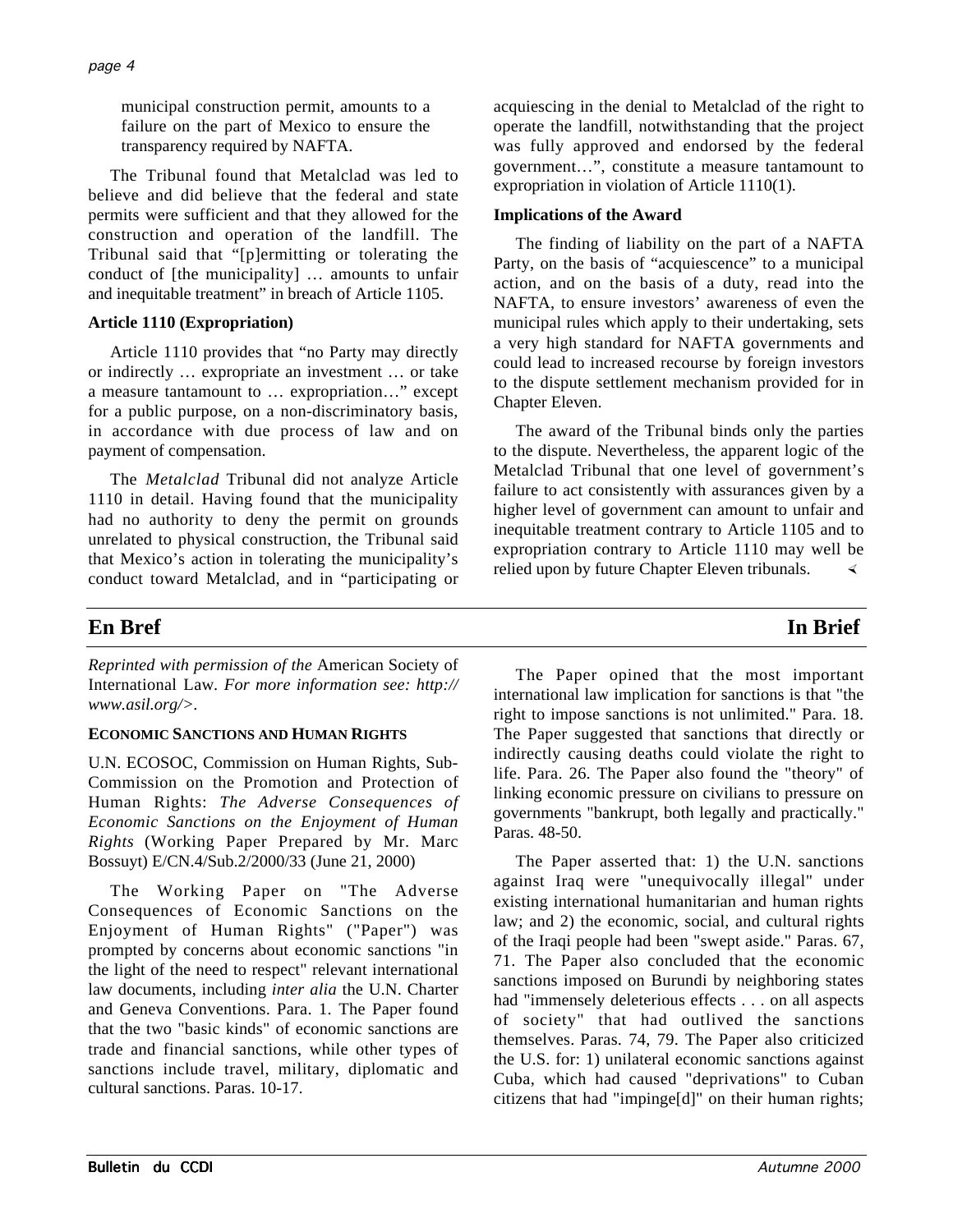and 2) using "coercive measures" in attempting to turn a unilateral embargo into a multilateral embargo through secondary sanctions. Paras. 98-100.

The Paper asserted that economic sanctions should be "rethought entirely," and suggested a periodic review of all sanction regimes at intervals generally no longer than six months. Paras. 53, 104. The Paper also proposed that the full scope of legal remedies be made available for victims of sanctions regimes that are "at any point in violation of international law, if the imposer refuses to alter them." Para. 106.

The Paper proposed a six-prong test to evaluate sanctions, on the basis of whether they: 1) are imposed for valid reasons; 2) target the proper parties; 3) target the proper goods or objects; 4) are reasonably time-limited; 5) are effective; and 6) are "free from protest" arising from violations of "principles of humanity" and "dictates of the public conscience." Paras. 41-47; Specific recommendation No. 1 to the U.N. bodies.

The paper is archived at: <http://www.unhcr.ch/>.

## **EU REPORT BY THE WISE MEN**

(on Austrian commitment to common European values, and the nature of the Freiheitliche Partei Oesterreichs) (September 8, 2000)

Fourteen Member States of the European Union ("EU") requested Martti Ahtisaari, former President of Finland, Jochen Frowein, former Vice-President of the European Commission of Human Rights, and Marcelino Oreja, former Secretary-General of the Council of Europe ("Appointees"), to report on: 1) the Austrian Government's commitment to common European values, particularly those concerning the rights of minorities, refugees and immigrants; and 2) the evolution of the political nature of the Freiheitliche Partei Oesterreichs ("FPO").

The Appointees noted that in regard to minority, refugee and immigrant rights, both binding and nonbinding documents "enshrine the positive obligation" of European States to protect human rights, fundamental freedoms, pluralist democracy, and the rule of law. Para. 1.

The Appointees concluded there was no indication that the new Austrian government had deviated from its predecessors' principles regarding asylum applicants, (Para. 40), and noted that it "can be stated" that the Austrian Government's immigration

policy "shows a commitment" to common European values. Para. 51. The Appointees also concluded that the present Austrian Government is "committed" to fighting against racism, anti-Semitism, discrimination and xenophobia in Austria. Para. 63.

The Appointees noted, however, that the Austrian Government's determination must be evaluated against the "ambiguous language" repeatedly used by some FPO high representatives. Para. 64. The Appointees noted that "[o]ne of the most problematic features" of the FPO is attempts to silence or criminalize political opponents for criticism of the government. Para. 93. The Appointees stated that "any move" by a government or government minister to suppress criticism "must be seen as a grave threat" to common European values and fundamental principles enshrined in the EU Treaty. Para. 95. The Appointees asserted that in such a case all members of an EU government have a "positive obligation" to defend such values. Id.

The Appointees stated that the "binding case-law" of the European Court of Human Rights fully protect the right to criticize and aggressively debate governments. Para. 10. The Appointees also opined that the language and statements of government parties must be under "much heavier scrutiny" than those of opposition parties. Para. 90.

The Appointees concluded that the Austrian Government "is committed to … common European values," (Para. 108), but that the Austrian Federal Government should be as ready as the Austrian Federal President to condemn xenophobic or defamatory expressions. Para. 111. The Appointees also determined that sanctions would "if continued . . . become counterproductive and should therefore be ended." Para. 116.

The Appointees strongly recommended the development of an EU mechanism to monitor and evaluate Member State commitment and performance in regard to common European values. Para. 117. The report is archived in PDF format at <http://www. austria.gv.at/e/>.

## **EFFECTIVENESS OF UN SECURITY COUNCIL**

U.N. Security Council: Resolution 1318 (on ensuring an effective role for the Security Council in the maintenance of international peace and security, particularly in Africa), S/RES/1318 (2000) (September 7, 2000).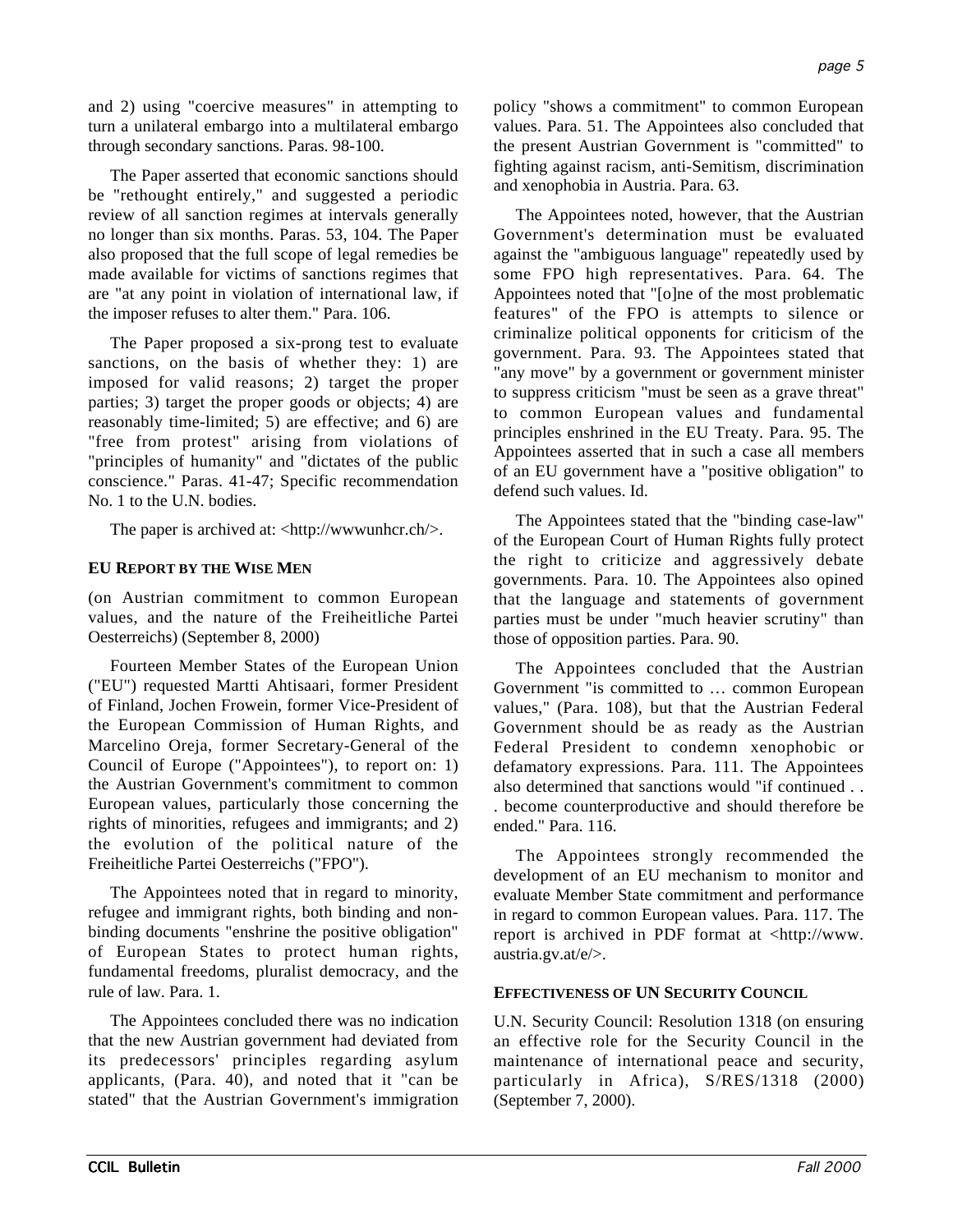The U.N. Security Council, meeting at the level of Heads of State and Government at the Millennium Summit, reaffirmed: 1) the importance of peaceful settlement of international disputes; 2) its determination to give equal priority to the maintenance of international peace and security in every region of the world; and 3) the need to give special attention to promoting peace and sustainable development in Africa, given the specific characteristics of conflicts there. Paras. I-II.

The Security Council affirmed its determination to strengthen U.N. peacekeeping operations by adopting clearly defined, credible, achievable and appropriate mandates, and by including effective measures for the protection of U.N. personnel and, wherever feasible, the civilian population. Para. III. The Security Council welcomed the August 21, 2000 Report of the Panel on U.N. Peace Operations (S/2000/809) (see ILIB, August 26 - September 1, 2000 for abstract of Report), and decided to expeditiously consider those Report recommendations falling within its scope. Para. IV.

The Security Council called for effective international action to prevent the illegal flow of small arms into conflict areas, and stressed that perpetrators of crimes against humanity, crimes of genocide, and war crimes be brought to justice. Para. VI. The Security Council also emphasized the importance of inter alia: 1) continued cooperation and effective coordination between the U.N. and the Organization of African Unity ("OAU"); and 2) enhanced support for the OAU Mechanism for Conflict Prevention, Management and Resolution. Para. VII. The report is available in PDF format at <http://www.un.org /Docs/scres/2000/resl318e.pdf>.

### **ILO INSTRUMENTS ON MATERNITY PROTECTION**

The International Labour Organization Maternity Protection Convention, 2000 (C183), adopted June 15, 2000, revises its 1952 Maternity Protection Convention (Revised) to *inter alia* further promote the "equality of all women in the workforce and the health and safety of the mother and child." Preamble; Art. 13. The Convention applies to all employed women, including those in "atypical forms of dependent work." Art. 2(1). Parties to the Convention may, however, wholly or partly exclude limited categories of workers for which the Convention's application would raise "special problems of a substantial nature." Art. 2(2).

Parties shall adopt appropriate measures to ensure that pregnant or breast-feeding women are not obliged to perform work determined to be prejudicial or cause significant risk to the health of the mother or child. Art. 3. The Convention provides for a period of maternity leave of not less than 14 weeks, including a period of six weeks' compulsory leave after childbirth, unless otherwise agreed on the national level. Art. 4(1), (4).

The Convention guarantees a woman's right to return to the same or equivalent position and pay rate at the end of maternity leave. Art. 8(2). The Convention also makes unlawful the termination of a woman's employment during: 1) pregnancy; 2) absence on maternity leave; 3) absence on medical leave related to pregnancy or childbirth; or 4) a nationally prescribed period following return to work, except on grounds unrelated to pregnancy, childbirth and its consequences, or nursing. Art. 8(1). An employer shall bear the burden of proving that the reasons for dismissal are unrelated to such factors. Id.

Parties shall adopt appropriate measures to ensure that maternity does not constitute a source of discrimination in employment or access to employment. Art. 9(1). Such measures shall include a prohibition on requiring a pregnancy test or certificate of such a test, except when the work involved: 1) is prohibited or restricted for pregnant or nursing women under national laws and regulations; or 2) bears a recognized or significant risk to the health of the woman and child. Art. 9(2). The Convention comes into force twelve months from the date on which two ILO Members have registered their ratifications with the ILO. Art. 15(2).

The Maternity Protection Recommendation, 2000 (R191) states that Parties should endeavor to extend maternity leave to at least eighteen weeks, from the fourteen weeks established by Convention Article 4, and that provision should be made to extend maternity leave in the event of multiple births. It also provides that Parties should take measures to: 1) ensure the assessment of any workplace risks related to the safety and health of a pregnant or nursing woman and child; and 2) make the results of such assessments available to the woman concerned. Recommendation, Art. 6(1).

More information is available on the ILO web site at: <www.ilo.org>.

*(continued on page 8 - suite page 8)*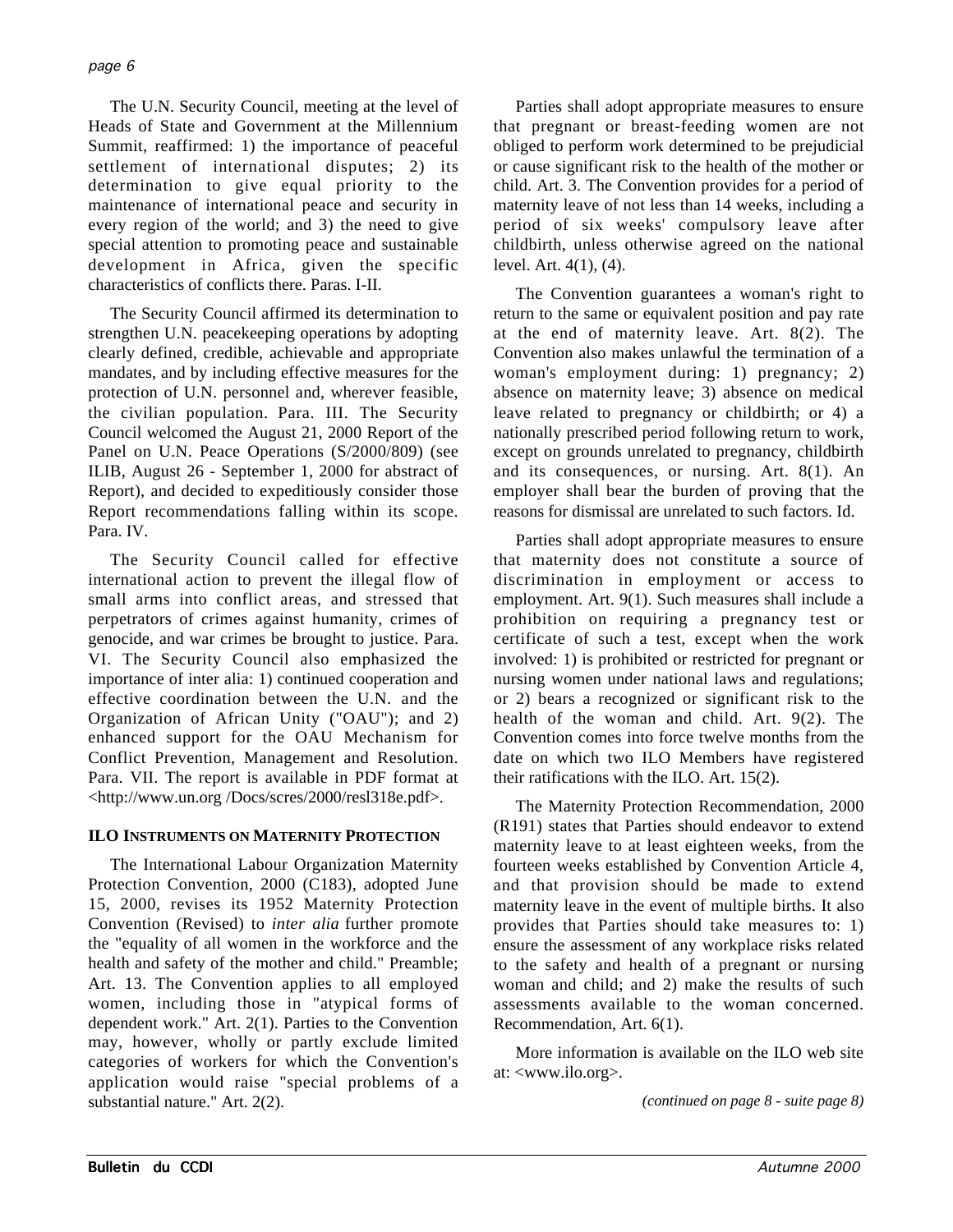McChesney, Allan, *Promoting and Defending Economic, Social and Cultural Rights: A Handbook.* Published by the American Association for the Advancement of Science (AAAS) & Human Rights Information and Documentation Systems, International (HURIDOCS), Washington, 2000).

#### **Reviewed by Robert Young\***

In a world in which the vigorous protection of intellectual property is growing globally, it is rare and refreshing to pick up a book that includes the message: "You are free to copy this *Handbook* or any part of it. You may share it freely (and free of charge) with anyone who might use it. In fact, we encourage you to do so."

This message reflects the purpose of Allan McChesney's "Promoting and Defending Economic, Social and Cultural Rights: A Handbook". It is intended for "NGOs and others active in civil society who want to prevent or stop violations of economic, social and cultural rights and promote fulfillment of these rights at the national levels." While aimed at a non-legal audience, this inexpensive volume would be a useful addition to the library of any lawyer or law student, including the

non-specialist, whose work touches on human rights advocacy or teaching or the currently popular fields of "democratic development" and "good governance".

The first two thirds of the *Handbook* consists of a dozen chapters grouped broadly as follows:

- Summary information on human rights, especially those contained in the International Covenant on Economic, Social and Cultural Rights (the Covenant);
- Violations of Covenant obligations and specific Covenant Rights (including a helpful article-by-

**be welcomed as a timely reminder of the importance of economic, social and cultural rights, so often overshadowed by civil and political rights."**

# **Book Review: Economic, Cultural and Social Rights**

article commentary, with examples of specific actions and inaction by government); and

• Roles for NGOs in promoting and defending Covenant rights.

Chapter 10, found in the section on roles for NGOs, includes a detailed step-by-step guide on how NGOs can play a part in the state monitoring by the UN's Committee on Economic, Social and Cultural Rights. The practical, accessible approach found in this guide and again in Annex F, "NGO Checklists for the Promotion and Defence of Economic, Social and Cultural Rights", is the book's strength. We find here the achievement of the author's claim for the Handbook: that it builds on the reality of the work

done by NGOs rather than an official **"The Handbook is to** UN view, on how to be effective in the UN system of human rights.

> The last third of the *Handbook* contains nine excellent Annexes. These include short but solid lists of sources and acronyms; contact information for UN and regional human rights bodies and NGOs; two fictional case studies which will be of interest to teachers and trainers; and the full text of the Covenant. Two innovative annexes focus on the website of the UN's Office

of the High Commissioner for Human Rights, and the use of the Internet for human rights work.

The author, Allan McChesney, is well-qualified to have produced this work – he is a Canadian human rights lawyer, advocate and training specialist, with a long track record with national and international nongovernmental organizations, regional intergovernmental groups, government and UN agencies, and community-based groups (and a long-time member of the CCIL). His involvement with these organizations is reflected in the extensive consultative process that produced the *Handbook*, which included input from the Philippines, South Africa, Argentina, Geneva, the Hague and Canada. Indeed, this consultative approach is meant to continue, as the final chapter calls for suggestions to improve future editions of the *Handbook.*

One suggestion: the *Handbook* could be improved by the addition of an index. This shortcoming is

 <sup>\*</sup> Robert Young is an Ottawa-based lawyer who works as a Delegate for the *International Committee of the Red Cross* (ICRC), most recently in Ethiopia, and as a consultant on international human rights, humanitarian law and peacekeeping. Email: <robertmyoung@hotmail.com>.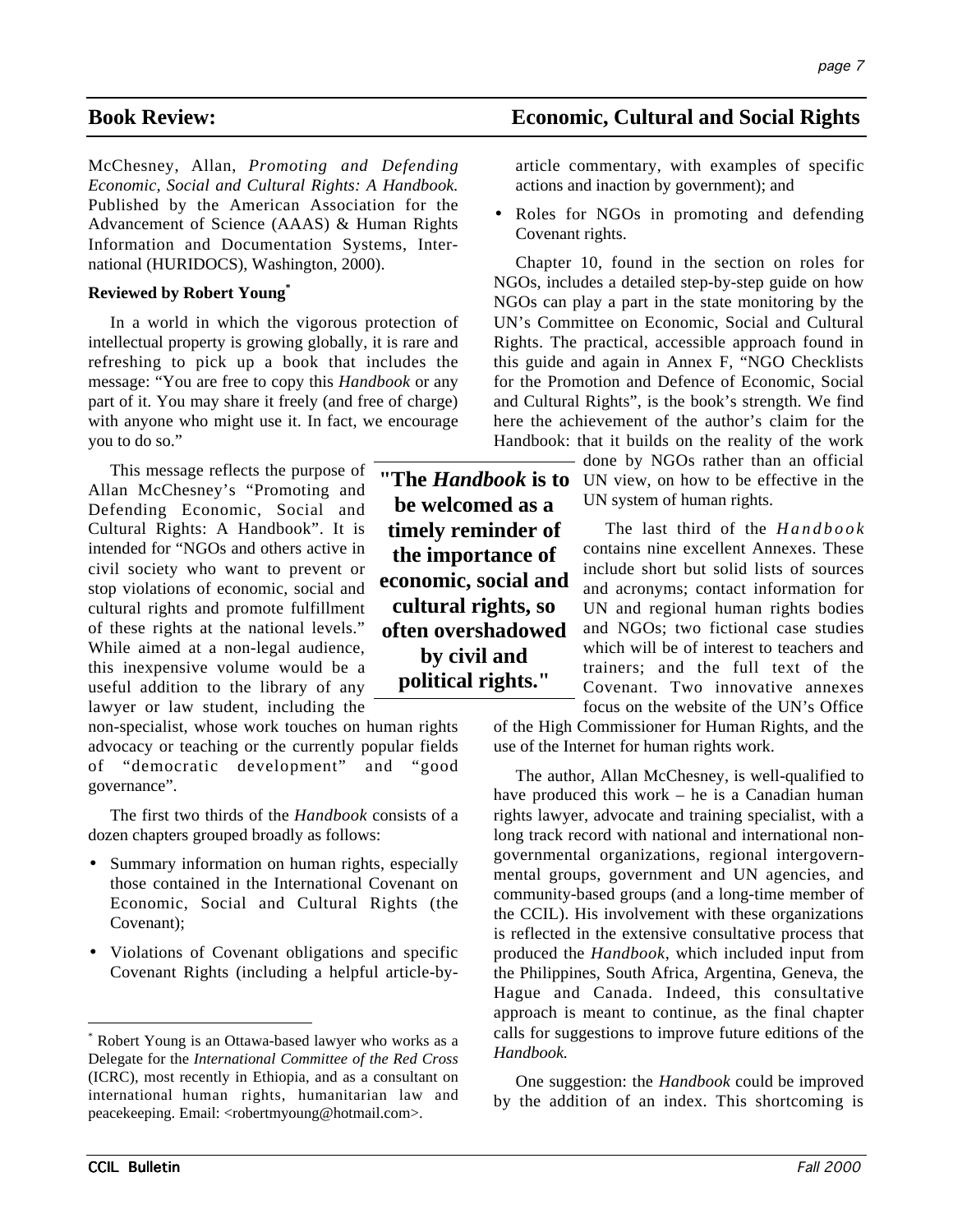partly overcome by a good table of contents, which includes a separate listing of the seventeen real-life case studies scattered through the book that will inform and motivate readers.

Finally, the *Handbook* is to be welcomed as a timely reminder of the importance of economic, social and cultural rights, so often overshadowed by civil and political rights. The author argues convincingly in the first chapter that the Universal Declaration on Human Rights makes no distinction

# **En Bref In Brief**

*(continued from page 6 / suite de la page 6)*

### **REPORT ON SPECIAL COURT FOR SIERRA LEONE**

*Report of the Secretary-General on the establishment of a Special Court for Sierra Leone*, with annexed U.N.-Sierra Leone Agreement on the Establishment of a Special Court for Sierra Leone, and enclosed Statute of the Special Court for Sierra Leone, S/2000/915 (October 4, 2000)

The U.N. Secretary-General, acting at the U.N. Security Council's request in its Resolution 1315, concluded with the Government of Sierra Leone an agreement to establish a Special Court for Sierra Leone to prosecute those persons "most responsible for serious violations of international humanitarian law and Sierra Leonean law committed in the territory of Sierra Leone since 30 November 1996." Report, Paras. 1-3, Sect. III.C.1; Agreement, Preamble, Art. 1; Statute, Art.1.

The Special Court shall have the power to prosecute: 1) crimes against humanity, (Statute, Art. 2); 2) the commission or ordering of violations of Article 3 common to the Geneva Conventions for the Protection of War Victims and Additional Protocol II thereto, (Statute, Art. 3); and 3) serious violations of international humanitarian law, including the abduction and forced recruitment into armed forces of children under 15 for their active participation in hostilities. Amnesty granted for such crimes shall not bar prosecution by the Special Court.

The Special Court shall hold persons committing such crimes individually responsible regardless of their official position. Superiors knowing or having reason to know of their subordinates' imminent or past violations shall be criminally responsible for failure to take necessary and reasonable prevention or

between all these rights, and that they are indeed inter-dependent.

In short, this *Handbook* is certain to be a useful tool for human rights advocacy and training. Canadian international lawyers in any field would do well to bring several copies of the *Handbook* along to meetings abroad and pass them on to colleagues. For ordering information visit the AAAS website at <http://shr.aaas.org/escr/>

punishment measures. Action by order of the Government or a superior may, however, be considered in mitigation of punishment should the Special Court determine that justice so requires.

The Special Court shall also have the power to prosecute certain crimes under Sierra Leonean law related to the abuse of girls or the wanton destruction of property.. Sierra Leonean law shall govern individual responsibility for such crimes.

The Special Court shall have jurisdiction over accused persons who were 15 years old at the time of the alleged crime's commission. An accused below the age of 18 shall be treated with "dignity and a sense of worth," taking into account the accused's age and the need for the accused's rehabilitation, reintegration, and assumption of a constructive role in society.

The Special Court and Sierra Leonean national courts shall have concurrent jurisdiction, although the Special Court shall have primacy, and may formally request a national court to defer its competence at any stage of procedure. No person already tried by the Special Court shall be tried before a Sierra Leonean national court for the same acts. The Special Court may, however, try persons already tried by Sierra Leonean courts if *inter alia* the proceedings were not impartial, independent or diligently prosecuted, or shielded the accused from international criminal responsibility.

The Rules of Procedure and Evidence of the International Criminal Tribunal for Rwanda shall be applicable *mutatis mutandis* to Special Court proceedings, although the Special Court judges as a whole may amend the rules or adopt additional rules as needed.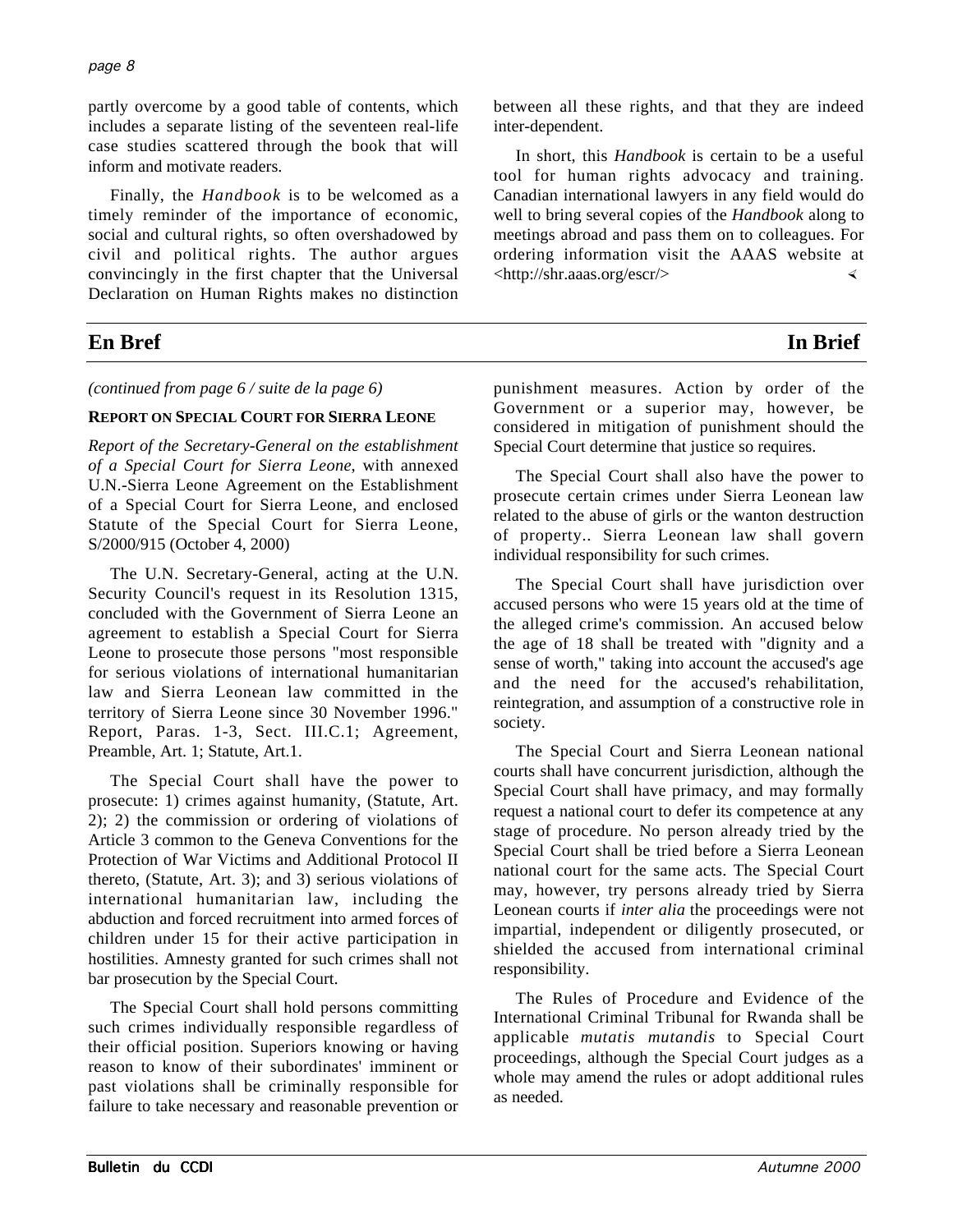The Special Court shall have its seat in Sierra Leone, and shall consist of two Trial Chambers and an Appeals Chamber. The Appeals Chamber's deliberations shall be guided by decisions of the Appeals Chamber of the *International Criminal Tribunal for the Former Yugoslavia and Rwanda*.

More information is available in PDF format at <http://www.un.org/Docs/sc/reports/2000/915e.pdf>.

### **RWANDA - THE PREVENTABLE GENOCIDE**

The Organization of African Unity formed the International Panel of Eminent Personalities to investigate the 1994 genocide in Rwanda, and to contribute to the prevention of further conflicts in the region. The Report estimated that between 500,000 and 800,000 "women, children and men, the vast majority of them Tutsi," were massacred in little more than one-hundred days in the spring of 1994.

The Panel endorsed the finding of the earlier Carlsson Inquiry report that the U.N.'s Rwandan failure was systemic and due to a lack of will. The Panel asserted that "[j]ust about every mistake that could be made was made." Para. 13.9. The Panel found that the U.N. did not perceive the U.N. Assistance Mission to Rwanda ("UNAMIR") as a particularly difficult mission, and so did not provide UNAMIR with an adequate force or mandate. The Panel also argued that the U.N. had compromised its integrity by maintaining "insistent and utterly wrongheaded neutrality regarding the genocidaires."

The Panel suggested that the U.N. Security Council and Secretariat had paid too much attention to cease-fire negotiations, rather than to ending the massacres. Paras. 10.5, 13.9. The Panel also condemned U.N. bureaucrats and western countries for evacuating foreign nationals while leaving behind Rwandans who would soon be slaughtered.

The Panel found clear evidence that a "small number of major actors," including Belgium, France and the United States, could have directly "prevented, halted or reduced the slaughter." Para. 15.40. The Panel asserted that none of the key actors in the Security Council or Secretariat "has ever paid any kind of price," and that "[i]nstead of international accountability, it appears that international impunity is the rule of the day." Para. 15.41.

The Panel recommended that all leaders of the Rwandan genocide be brought to trial with the utmost speed. The Panel also called on the U.N. SecretaryGeneral to establish a commission to determine, on the basis of the U.N. report "The Right to Restitution, Compensation and Rehabilitation for Victims of Gross Violations of Human Rights and Fundamental Freedoms": 1) a formula for reparations to Rwanda; and 2) which countries should be obliged to pay such reparations. Para. 24.4.A.12.

The Panel called for a substantial re-examination of the 1948 Genocide Convention, with attention to, inter alia: 1) the definition of genocide; 2) a mechanism to prevent genocide; and 3) the legal obligation of states when genocide is declared. Para. 24.4.E.30. The Panel also proposed the institution of a Special Rapporteur for the Genocide Convention, within the Office of the U.N. High Commissioner for Human Rights, to provide the U.N. Secretary-General and Security Council with pertinent information concerning situations that are at risk for genocide. Para. 24.4.E.31. The full report is available at: <http://www.oau-oua.org/Documents/ipep/ipep.htm>.

#### **BOOK ANNOUNCEMENT**

*(Reprinted from Pinochet Watch Announcement)*

#### *The Pinochet Papers: The Case of Augusto Pinochet in Spain and Britain* Edited by Reed Brody and Michael Ratner

The arrest of General Augusto Pinochet in October 1998 was a wake-up call to tyrants everywhere. The two subsequent rulings by the British House of Lords rejecting his claim of immunity forged legal history. This book traces the legal proceedings in the Pinochet case from the investigation in Spain, through the October 1999 ruling by a London Magistrate that Pinochet could be extradited to Spain, to the final decision to release Pinochet for health reasons. By including the full text of the British judicial decisions as well as the arrest warrants, translations of the key Spanish court rulings, excerpts from the legal arguments put forward by all sides, and commentaries by participants in the case and legal scholars, this volume gives the reader an understanding of the factual, political, and legal context of this historic prosecution.

### *Publication Information:*

Kluwer Law International, The Hague October 2000, 520 pp., Hardbound ISBN/ISSN: 9041114041 Price: NLG 275.00/USD 135.00/GBP 85.00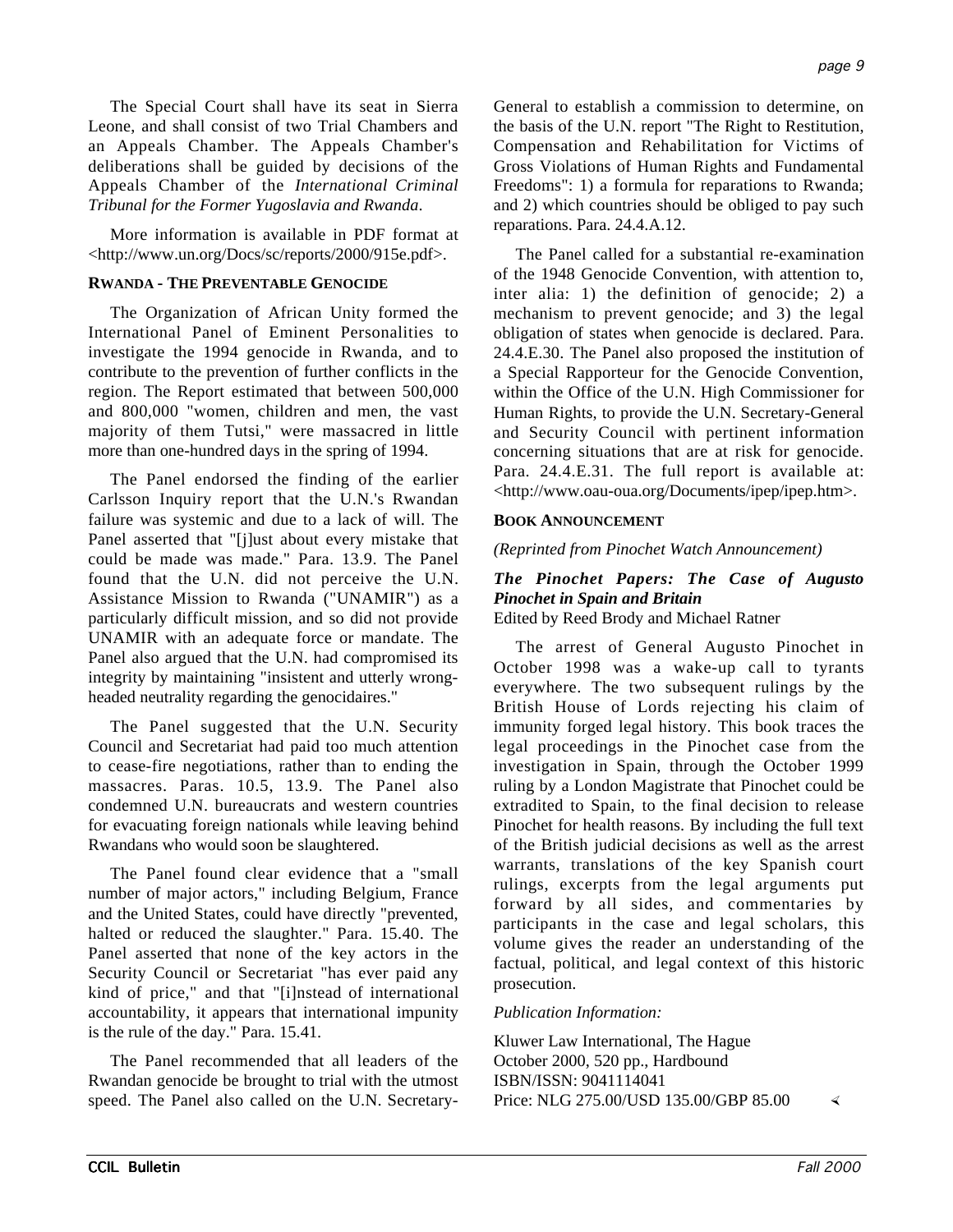# **Internet Commerce and the World Trade Organization: The Issues**

### **By Yasir A. Naqvi \***

Governments and various international organizations have initiated a process to understand the scope of Internet Commerce. It encompasses many diverse activities including electronic trading of goods and services, on-line delivery of digital content, electronic fund transfers, electronic share trading, electronic bills of lading, commercial auctions, collaborative design and engineering, online sourcing, public and private procurement, direct consumer marketing and after-sales service. These services are commonly referred to as E-Commerce (business-to-consumer) and/or E-Business (businessto-business).

Essentially, Internet Commerce is not any different than commerce in the "real space." The difference lies in the medium of the commercial activity. In order to ensure that there are no trade barriers, tariff and non-tariff, to Internet Commerce, the World Trade Organization ("WTO") is attempting to implement a framework for the global electronic marketplace. The WTO is

concerned with three key issues to ensure 'free etrade': customs duties on electronically transmitted products; increased access to the Internet; and market access.

### **Customs Duties**

In 1998, the WTO adopted the *Declaration on Global Electronic Commerce*. The Declaration recognized that "global electronic commerce is growing and creating new opportunities for trade." The WTO declared that "Members will continue their current practice of not imposing customs duties on electronic transmissions." In other words, the WTO imposed a temporary moratorium on customs duties on electronic transmissions. The prohibition on customs duties denied States the opportunity to consider electronic transmissions as imports. The scope of the moratorium was limited to those products that were traded in a digital format.

Currently there is no moratorium as the WTO Members failed to reach an agreement at the Third WTO Ministerial Conference in Seattle. There is consensus, however, that the prohibition be extended for 18 months when negotiations resume in Geneva in early 2001. To date, there are no States that have imposed customs duties on goods and services traded via Internet Commerce.

### **Access to the Internet**

The WTO Study on E-commerce, entitled *Electronic Commerce and the Role of the WTO*, stressed that "[g]reater availability of and access to

the infrastructure is a *sine qua non* of participation in electronic commerce via the Internet." The WTO has concluded two agreements to enhance the free trade of goods and services essential for Internet Commerce: (a) the *Declaration on Trade in Information Technology Products* ; and (b) the *General Agreement on Trade in Services' Agreement on Basic Telecommunications*.

## *a) Information Technology Agreement*

In 1996, at the First Ministerial Conference in Singapore, 28 WTO Members adopted the *Information Technology Agreement*. Currently, there are 52 signatories to the agreement, representing more than 90% of the world trade in information technology products. The *Information Technology Agreement* covers computers, telecom equipment, semiconductors, semiconductor manufacturing equipment, software and scientific equipment. The main feature of the agreement is the progressive elimination of tariffs on information technology products. The agreement has undertaken to reduce the tariffs on information technology products to zero percent by January 1, 2000.

### *b) Agreement on Basic Telecommunications*

Access to Internet Commerce is next to impossible without an efficient telecommunications network. The *Agreement on Basic Telecommunications* allows market access by providing the private sector with the ability to reach local, long-distance and international service of those WTO Members

**"The World Trade Organization is attempting to implement a framework for the global electronic marketplace."**

Yasir A. Naqvi (B.Sc., B.A. (Hon.), LL.B.) is an articling student with *Flavell Kubrick*, an Ottawa-based law firm specializing in international trade and competition laws*.*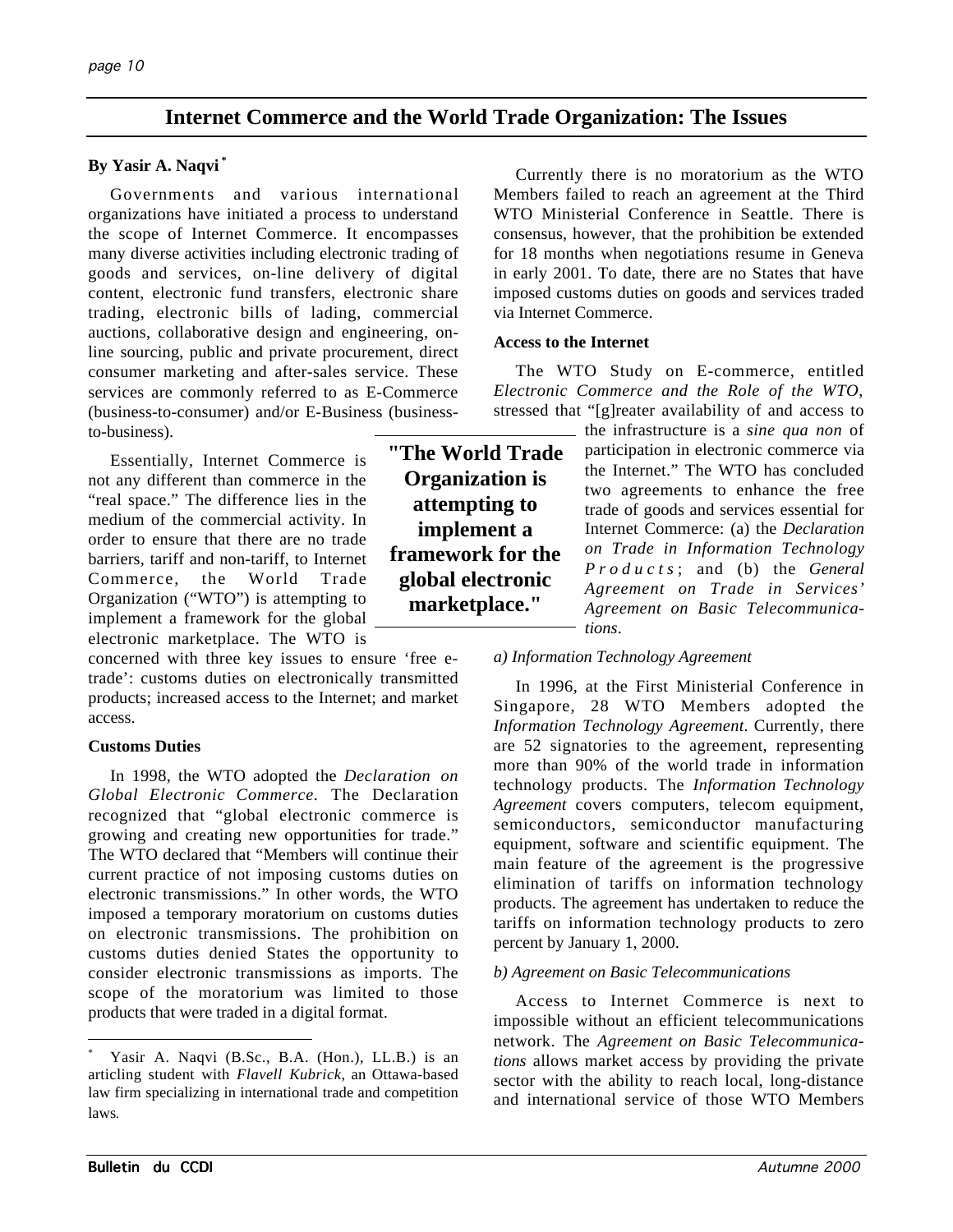who have committed to liberalize their telecommunications services. Negotiations, under *GATS*, on telecommunications services began in May 1994, with the participation of 33 WTO Member States. By April 1996, 48 Member States made offers to include telecommunications services in their *GATS* Schedules of Commitments. Currently, 89 WTO Member States have made commitments to liberalize telecommunication services, representing more than 91% of global telecommunication revenues.

The basic telecommunications services included in the agreement are: voice telephony, data transmission, telex, telegraph, facsimile, private leased circuit services, fixed and mobile satellite systems and services, cellular telephony, mobile data services, paging and personal communications systems.

The *Agreement on Basic Telecommunications* is vague on how far the commitments on telecommunications services cover the supply of Internet access services. It is not clear whether the agreement covers the liberalization of supply of Internet access services. The WTO has taken the position that failure to make a specific commitment for the supply of Internet access services does not mean that the services are not implicitly covered in a broader definition of telecommunications services. Essentially, it is not clear whether the WTO Members have to specifically commit to liberalize the supply of Internet access services, or a broader commitment to liberalize the basic telecommunications services is sufficient.

**"Internet Commerce blurs the distinction between a good and a service"**

## **Market Access**

An unencumbered access to market is essential for a free trade regime. Different rules apply, however, depending on whether the trade is in goods or services (*GATT* vs. *GATS*). This distinction between 'goods' and 'services' becomes acute in case of Internet Commerce. In fact, Internet Commerce blurs the distinction between a good and a service.

> Canada and the E.U. have taken the position that electronically-transmitted products should be classified as services under *GATS*, regardless of physical equivalent. The U.S. argues that electronically transmitted products with physical equivalents, such as books, films and software, should be classified as goods

and, thus, covered under *GATT*. Japan has proposed that digital products should receive the most liberal treatment possible, regardless of the applicable agreement. Thus far, no apparent resolution is imminent except for the recognition that electronic supply of services falls within the scope of *GATS*.

It is imperative that the WTO ensure freer e-trade before any barriers to Internet Commerce are erected. WTO Members must negotiate practical rules of classification so that electronically-traded goods and services could be properly distinguished. Most importantly, a permanent ban on customs duties on goods and services traded on-line must be sought to facilitate the growth of Internet Commerce.

# **Concours de procès simulé Charles-Rousseau**

Germans do! Americans do! Romanians do! Why don't you take part in the *Concours de procès simulé Charles-Rousseau*?

The Rousseau Moot competition in Public International Law is very similar to the Jessup except that the memorials and the pleadings have to be in French. A growing number of francophile universities are taking part in this gathering of aspiring internationalists, open to undergraduate and graduate students

in law or political science. Canada has, until now, been represented by a Quebec team. Queen's and the

**Une invitation de la** *Société québécoise de droit international* **aux professeurs de droit international et à leurs étudiant(e)**

University of Ottawa have been the only Canadian participants from outside Quebec. We hope you will

agree that it is time for you to follow the example of other non-francophone universities. The number of teams selected for the international rounds increases with the number of participants at the national level.

Last May teams from the United States (Duke University), Belgium (Université libre de Bruxelles and Vrije Universiteit Brussel), Germany

(Ludwig-Maximilians-Universität zu München and Walter-Schuecking Institut fur Internationales Recht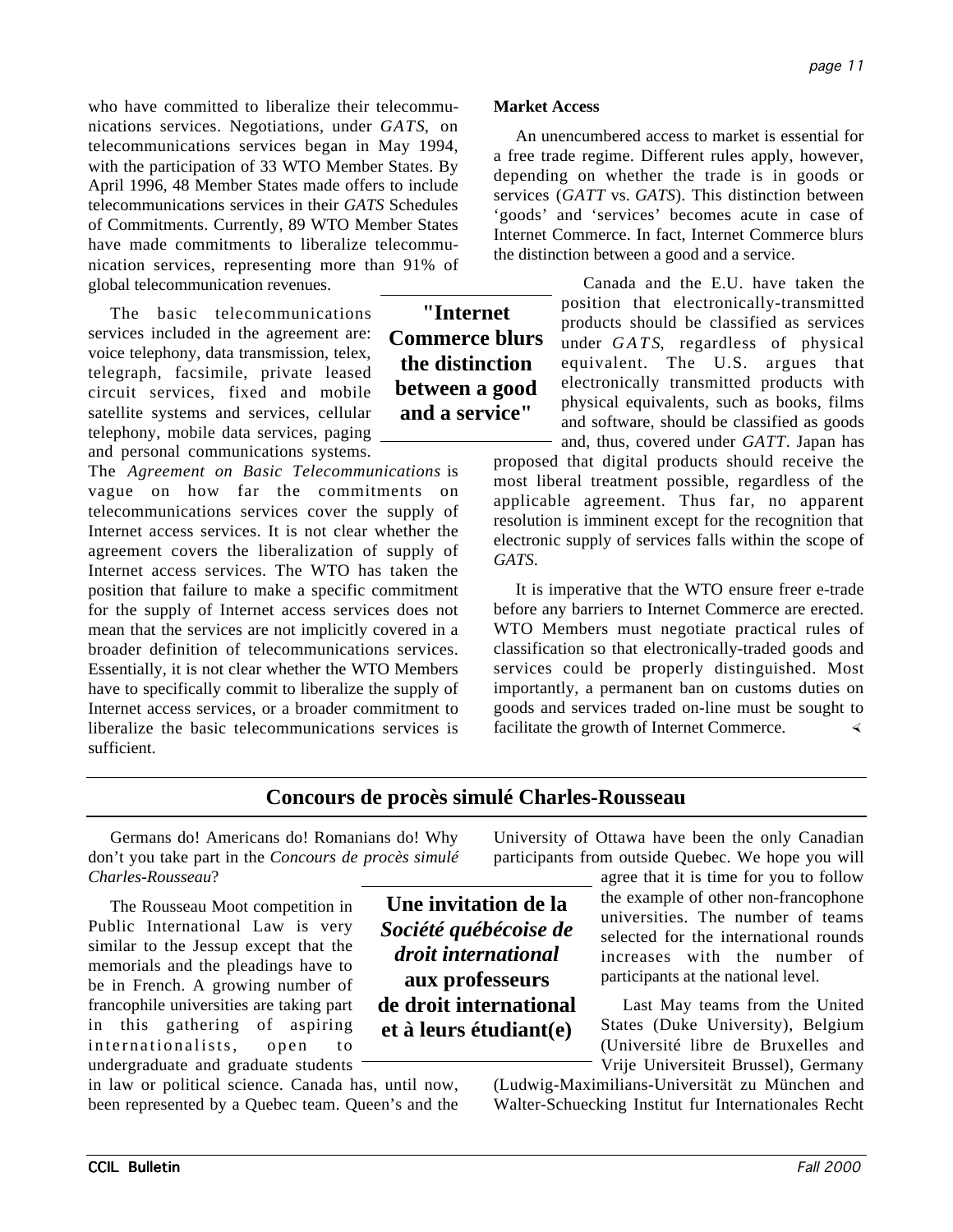### page 12

an der Universitaet Kiel), Romania (University of Bucarest), Congo Université de Brazzaville), Cameroun (Institut des relations internationales du Cameroun, Université de Younde II et Université de Dschang), Togo (Université du Bénin), France (Paris I - Panthéon-Sorbonne, Paris X - Nanterre and Paris XI - Sceaux) and Canada (McGill University) met in Germany, first at the Ludwig-Maximilians-Universität zu München, in Kiel, for the round offs, and then at the *Tribunal for the Law of the Sea*, in Hamburg, for the semi-final and final rounds.

The national rounds take place at the end of

Membre du Barreau du Québec depuis 1990, Carol Hilling détient une maîtrise en droit de l'Université de Montréal. Après avoir combiné, pendant plusieurs années, l'exercice du droit et l'enseignement du droit international public à la faculté de droit de l'Université de Montréal, elle oeuvre maintenant à plein temps au sein de l'étude

Hutchins, Soroka & Dionne, spécialisée en droit autochtone. Elle continue toutefois de s'occuper de l'encadrement d'équipes préparant un concours de procès simulé, tant pour garder le contact avec les étudiants du droit international, notre relève, que pour l'occasion d'explorer des secteurs différents de son champ de pratique.

Carol Hilling s'intéresse plus particulièrement au droit international des droits de la personne, des minorités et des peuples autochtones. Cependant,

privilégiant une approche globale du droit international qu'elle considère indispensable pour une protection effective des droits de l'Homme au sens large, elle apprécie l'occasion que lui procurent les concours de procès simulé d'approfondir ses connaissances et d'élargir les sources d'alimentation de ses réflexions et de ses recherches.

February or the beginning of March. In 2001, they will be held in Montreal while the international rounds will be held in Brussels, Belgium. For more information, I invite you to visit the Competition's web site: <http://www.concours.rousseau.org>, or to contact the Canadian administrator, Professor René Provost at <provost@falaw.lan.McGill.ca>.

We hope to see you in Montreal next February. Come one, come all!

Carol Hilling, President

*Société québécoise de droit international*

# **Profil: Carol Hilling, Présidente de la SQDI**

Présidente de la SQDI depuis deux ans, Carol Hilling a, avec la collaboration du professeur René Provost, de l'Université McGill, mené à terme le projet de stages au Bureau international du travail amorcé sous la présidence du professeur Katia Boustany, de l'Université du Québec à Montréal. Pour la troisième année consécutive, des jeunes

> juristes (cinq cette année) effectueront un stage de sept mois au B.I.T., subventionné par le ministère du Développement des ressources humaines du Canada. La SQDI est particulièrement fière de ce programme qui permet de promouvoir l'excellence des juristes canadiens à l'étranger tout en permettant à ces derniers d'acquérir une expérience internationale.

> > Parallèlement à ses activités professionnelles, Carol Hilling poursuit un doctorat en droit à l'Université libre

de Bruxelles. Sa thèse porte sur les rapports des peuples autochtones avec les puissances coloniales et vise à proposer une grille d'analyse des traités qu'ils ont conclus, verbalement ou par écrit, ainsi que des stipulations en faveur de peuples autochtones dans des traités entre les puissances.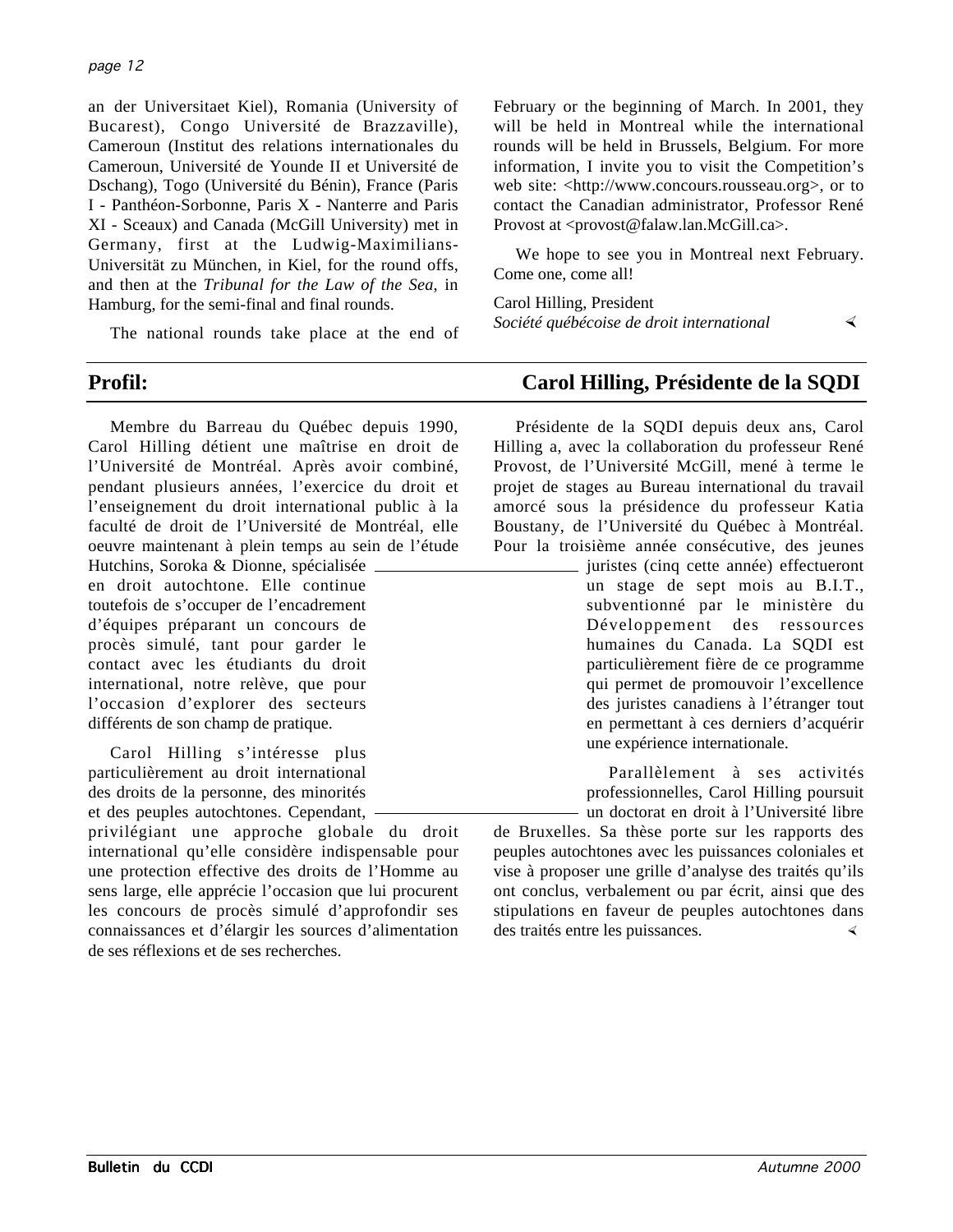# **COMPLIANCE MATTERS**

## **Recent Developments Relating to Compliance under Multilateral Treaties in the Area of Disarmament and International Security**

## *• THE MARKLAND GROUP •*

### **I. THE CHEMICAL WEAPONS CONVENTION — CHALLENGE INSPECTIONS**

*'Challenge Inspection: National Papers' in* Synthesis*, Journal of the Organization for the Prohibition of Chemical Weapons (OPCW), May 2000*

### **Reviewed by Sean Howard, Ph.D.\***

In February, the British Government and the

Organization for the Prohibition of Chemical Weapons co-hosted a seminar in The Hague on the issue of challenge inspections (CI) under the 1993 *Chemical Weapons Convention* (CWC). Nine national papers presented at the seminar – from Cuba, Canada, China, India, Iran, Pakistan,

Russia, South Africa, and the UK – were reproduced in the May 2000 issue of the OPCW journal *Synthesis*. They illustrate an alarming gulf in perceptions of the nature, rationale and utility of challenge inspections, both in the CWC context and more broadly.

Widely heralded as one of its greatest achievements, the Convention's CI provisions require the Director General to dispatch an inspection team promptly upon the request of any member state. The target state can prevent the inspection only by mustering a three-quarters majority vote in the Executive Council within twelve hours of the request being filed. Under normal circumstances, the maximum period between the filing of a request and the arrival of a team on site is set at only 120 hours, or five days (Article IX.10,23). (For a fuller summary of these issues, see Douglas Scott, *Proceedings of the 1994 Annual Conference of the Canadian Council on International Law*.)

No challenge inspections have been requested since the Convention's entry into force in April 1997. For the UK and Canada, such events should be regarded as a normal component of a healthy verification regime. While not abusing the right to call inspections, states should not feel dissuaded from exercising that right if in reasonable doubt. Canada refers to the fourteenth 'principle of verification' adopted by the UN in 1988 (resolution 43/81 B) in

which inspection requests are described as "a normal component of the verification process." For the UK, the long-term goal is to make CIs "more routine", arguing that only by assuming such a character will the "deterrent power" of the CI provision will be truly effective.

For the other states attending the seminar, making CIs more routine would undermine the political solidarity crucial to the success of the overall regime. In the striking phrase of the Indian paper, one "cannot seriously argue that entering another's house should be a casual, routine, repetitive activity!" A number of papers stressed the importance of the Convention's mechanisms for censure and "punishment" if, after an inspection is completed, it is deemed to have been inappropriately sought (Article IX.23). The question thus begged is how to distinguish between reasonable doubt and malicious intent.

South Africa sought to chart a course between these divergent perspectives, advocating an "intermediate step," a "mechanism which falls between the routine industrial inspection and the politically loaded challenge inspection." Such a proposal is surely worth consideration. Perhaps options for a "consultative mission" could be examined, containing elements of intrusive inspection without any accusative connotation against the inspected state, and without the state seeking compelling evidence of compliance being castigated for making an unfriendly gesture.

**º º º**



Sean Howard Ph. D (University of Bradford) is the editor of **Disarmament Diplomacy**:

<sup>&</sup>lt;http://www.acronym.org.uk> He lives in Louisbourg, Nova Scotia.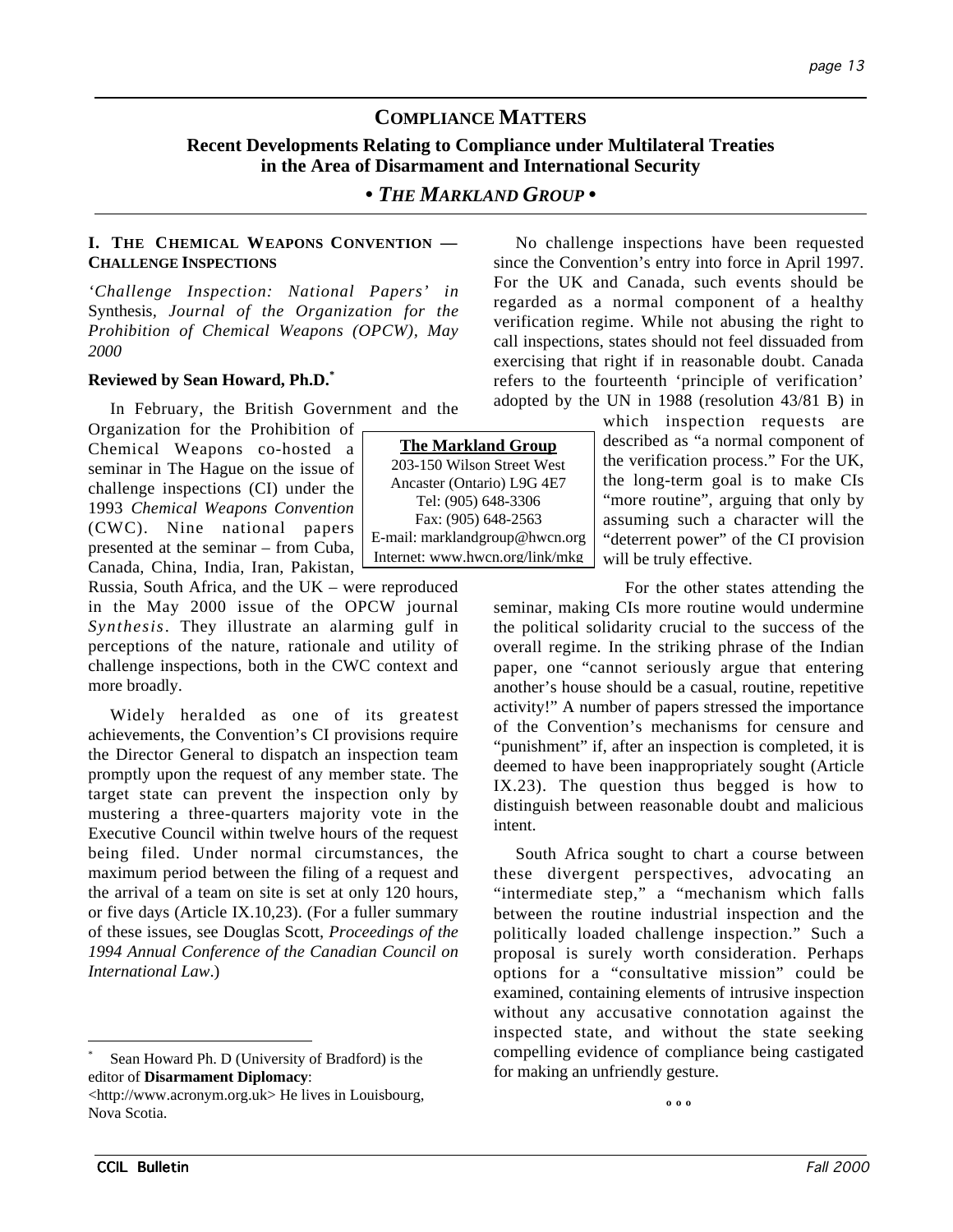## **II. ENFORCEMENT MEASURES FOR THE NPT**

*Strengthening the Enforcement Provisions in the Non-Proliferation Treaty -- Comments from Ben Sanders*

*Note*: Ben Sanders is the Executive Chairman of the prestigious *Program for the Promotion of Nuclear Non-Proliferation* (http://www.soton.ac.uk/~ppnn/) He is a former official with the International Atomic Energy Agency (IAEA). He is a member of The Markland Group's committee of occasional consultants. He wrote to **Compliance Matters** on 6 March commenting on the article in Issue No. 7 of **Compliance Matters** dealing with the enforcement measures for the NPT. The following are excerpts from his letter"

The remarks, in Issue No. 7 on Measures to Strengthen the Enforcement Provision of the Non-Proliferation Treaty are apt. I have heard the Under-Secretary-General for Disarmament Affairs, [Jayantha] Dhanapala, say similar things.

[The article in Issue No. 7 argues that an enforcement regime similar to the regime in the Chemical Weapons Convention is needed for the NPT. The article can be seen at <http://www.hwcn. org/link/issue\_no.\_7.html>.

An obvious major problem with regard to the enforcement of compliance with nonproliferation measures (and I daresay also with disarmament measures such as, eventually, one hopes, the Comprehensive Test Ban Treaty) is the role of the Security Council. We have seen that in connection with the DPRK and, more recently, with Iraq. The latter case, of course, does not arise from the NPT but from the Council resolutions of the nineties, but it illustrates how disagreement among the P-5 can stop effective enforcement …

It will be excessively difficult to create a body with the authority to act in such cases; the issues … are obviously politically loaded. But I think one can start along the careful lines referred to in the last paragraph of your comments, and it would indeed be a good thing if the Canadian delegation at the forthcoming Review Conference could move that way …

**º º º**

## **III. NATIONAL MISSILE DEFENCE — NEWS ABOUT THE LEGAL ASPECTS**

In the last issue of **Compliance Matters**, Samina Kahn wrote about how the Reagan administration in 1985 tried to re-interpret the ABM Treaty so as to permit the deployment of the Strategic Defence Initiative (dubbed Star Wars) and how this effort was defeated (to the great satisfaction of those who believe in the force of international law). When the son of Star Wars [National Missile Defence] first appeared on the scene, there was little talk about reinterpretation. It seemed that the US had learned its lesson as a result of its failed attempt during the Star Wars debate to gain acceptance of the concept of reinterpretation. Now, however, it seems like something suspiciously like re-interpretation is coming to the surface again. Dr. Sean Howard, writing in the June issue of **Disarmament Diplomacy** (p. 53), reports on recent developments:

On June 14, it was reported that lawyers advising President Clinton had reached a determination that the US could proceed with the construction of an NMD system without automatically violating the ABM Treaty. According to the reports, the gist of this interpretation seems to be that whereas completion or deployment of a new ABM system — most likely, a complex of radars and 100 missile-interceptors on Shemya Island in the western Aleutian islands of Alaska would break the accord, beginning work on it — 'pouring the concrete' — would not constitute a breach, despite a legal understanding provided to the Soviet Union by the Reagan Administration that any work on a system not permitted by the Treaty would be considered a *de jure* as well as a *de facto* transgression. In fact, the details of the legal advice seem to point to a view that considerably more than 'pouring concrete' would be allowed before the violation-border was crossed; substantial construction would also be considered permissible. According to an unnamed Administration official: "Basically the Administration is working hard to free up as much wiggle room as it can before it has to make a decision. And that makes sense. There's still a long way to go to come to an arrangement with the Russians." Questioned as to how the Administration had been able to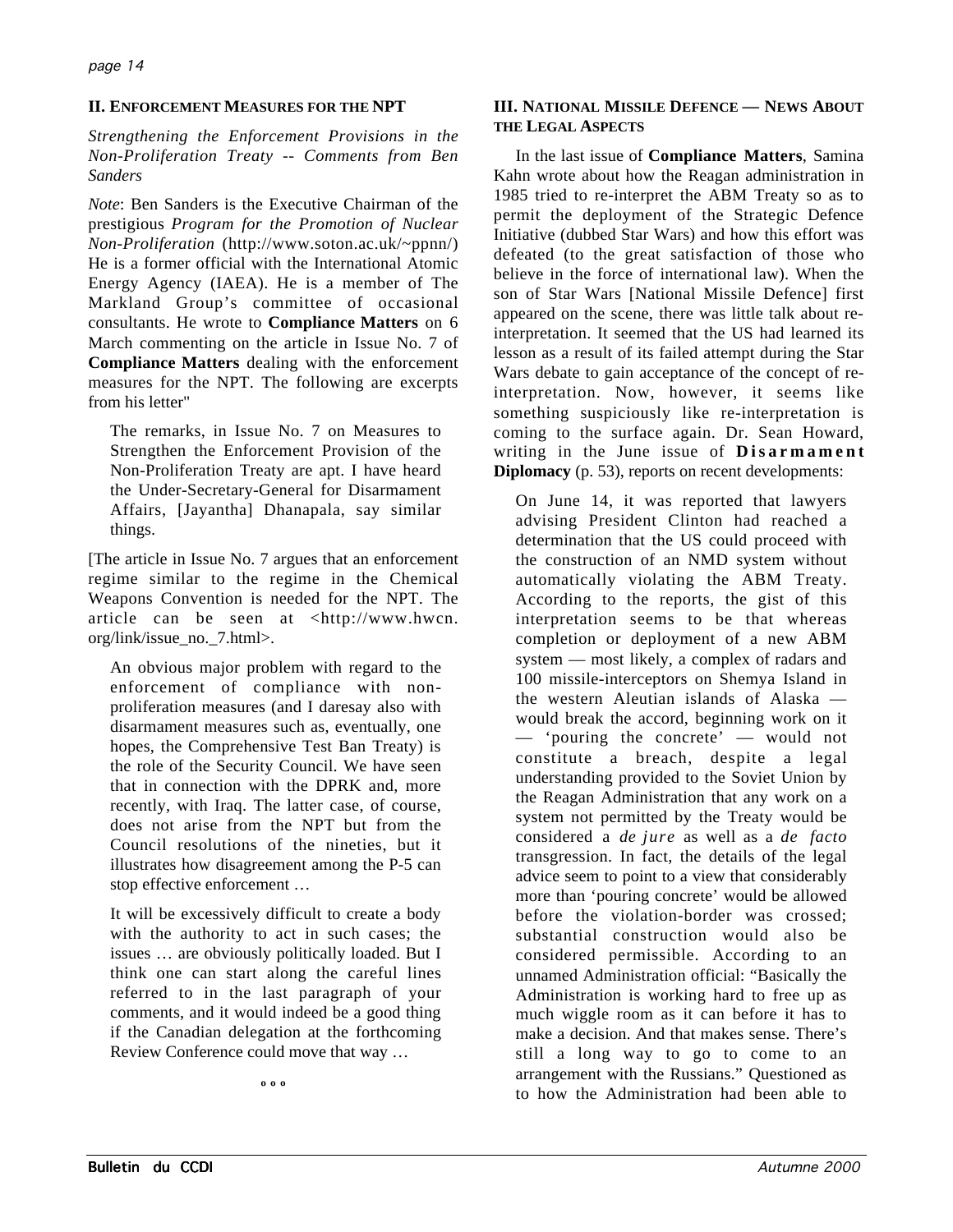obtain this significantly new and more convenient legal advice, an unnamed Pentagon official told the *New York Times:* "Better lawyers."

*Editor's Note:* The definition of an "ABM system" in the ABM Treaty (Article II) is rather long, but it does mention a system that includes (inter alia) "ABM launchers … under construction." Sean Howard advises that this story appeared in the *New York Times* on 15 June "Clinton Lawyers Give Go-Ahead To Missile Shield." [DS]

**º º º**

### **IV. THE BWC COMPLIANCE PROTOCOL**

*Negotiations On A Protocol To The BWC – An Update*

#### **By Andrea Gede-Lange\***

At the time of this writing, the Ad Hoc Group of States Parties to the 1972 Biological and Toxin Weapons Convention is meeting for its twentieth session of negotiations on an effective Protocol to improve the implementation of the Convention. For the previous update on this matter, see Issue No. 11, June 2000 of Compliance Matters. A more detailed review can be found in Issue No. 7, February 1999.

Prospects for the emergence of an efficient Protocol do not look promising. While most of the Western Group of States Parties favour an intrusive system of compliance measures, which most interpret as necessitating strong provisions for random visits, this majority does not always include the United States, Japan and Germany. To date, the US, in particular, has appeared to pursue a strategy aimed at reducing the impact of the Protocol on its biotechnology industry and its bio-defense infrastructure. Various states, including the US, are concerned not only about their bio-defense programs, but also about protecting their commercial proprietary information. In the case of the US, Henrietta Wilson, writing in a UK periodical, observes that the former concern is ironic given the level of openness about American defense programs. Moreover, Wilson points out, other states in the AHG and external observers believe that espionage in an international regime such as the BWC is minimal – far easier methods of uncovering state secrets exist than through an international inspectorate.<sup>1</sup>

On the topic of challenge investigations, the European states and most of the West (although not the US) favour a "red light" mechanism (a term used by some expert commentators), whereby an investigation could be stopped only if the Executive Council voted by a specific majority against it. Some non-aligned states and the US, on the other hand, fearing that misuse of the system could lead to frivolous or abusive inspections of their facilities, argue for the "green-light" procedure. By this mechanism, the challenge inspection would not proceed unless a majority of states voted explicitly in favour of undertaking the investigation.

Graham S. Pearson, former Chief Executive of Britain's Chemical and Biological Defense Establishment, asserts that investigations are the ultimate compliance measure in the Protocol. Although some states fear abuse of investigation procedures, Pearson points out the existence of provisions to protect against such abuse already in the text of the draft Protocol, such as the Executive Council voting to stop an investigation (the "redlight" mechanism) or imposing penalties if it concludes that abuse has occurred. $2$  Moreover, he argues, experience with the CWC indicates that abusive requests are not being made for challenge inspections and are unlikely to occur.<sup>3</sup> In fact, there have been no challenge investigations initiated to date under the CWC. A "green-light" mechanism, Pearson maintains, would make for a much weaker regime.

As the Fifth Review Conference approaches, the 2001 "deadline" mandated by the Fourth Review Conference in 1996, it is hoped that differences of opinion delaying negotiations can be resolved and talks concluded before the target date. The AHG has one more session scheduled for this year, 13-24 November, though it has reserved two alternate two-

 $\overline{a}$ 

 <sup>\*</sup> Andrea Gede-Lange recently graduated from Mount Allison University with a First Class Honours Degree in International Relations. She is enrolled in McGill University Faculty o f Law.

<sup>&</sup>lt;sup>1</sup> Henrietta Wilson, "Verification of the Biological Weapons Convention: Politics, Science and Industry," *Trust & Verify*, Issue 89, February 2000, p 2.

<sup>&</sup>lt;sup>2</sup> Graham S. Pearson, "The Protocol to the Biological Weapons Convention is Within Reach," *Arms Control Today*, June 2000, p 6. Available on the Web at http://www.armscontrol.org/ACT/june00/bwcjun.htm.

<sup>3</sup> See the Review Article on Challenge Inspections elsewhere in this issue.